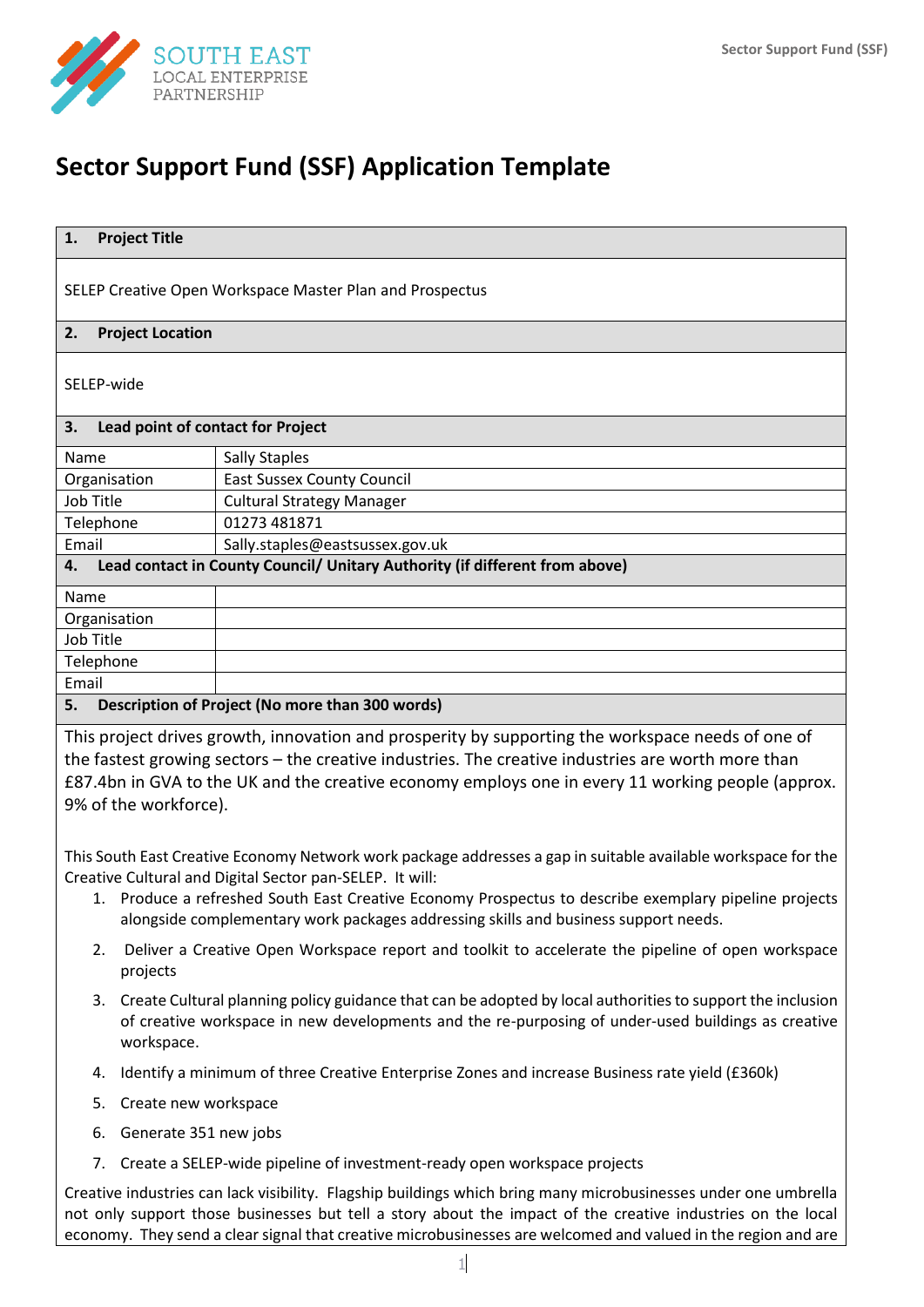

immediate docking stations from which creative businesses can seek out the ecosystem of complementary businesses, business support and collaborations they need to survive. Furthermore, open workspace can lend authority to individual company brands, supporting marketing and promotion campaigns.

**6. Project links to SELEP Strategic Economic Plan**

## **This project builds on our economic strengths:**

Since 2010, the number of creative businesses in the SELEP area has grown by 30.5%. The proportion of creative industries in the total SELEP business base is growing as well, accounting for 9.6% of total businesses in 2015, compared to 8.5% in 2010. When comparing the region with other LEPs, SELEP is above average regarding its share of creative enterprises, ranking 13<sup>th</sup> of all 39 LEPS. However, growth is below the national average, suggesting that the SELEP region is failing to maximise its obvious potential given its proximity and connectivity to London, and risks losing out to other LEPs. Furthermore, the talent pool in London continues to move eastward into the Thames Estuary and towards the coast. As there is limited headroom for growth in London, a mutually beneficial pipeline relationship is a key opportunity for SELEP. As part of this proposal we would refresh this data to provide the current data.

#### **It boosts productivity:**

Availability of affordable and flexible workspace for creative businesses is vital, not just to provide premises for entrepreneurs in the early stages of their businesses, or to provide appropriate move on space but because open workspace fosters innovation and therefore growth.

## **It improves our skills**

Clustering of similar businesses fosters skills in any industry sub-sector, as knowledge and improvements in techniques and productivity are more likely to be shared, stimulating innovation.

# **It supports investment in our growth corridors**

The project will inform and complement the Thames Estuary Production Corridor and the Coastal Culture Trail ambitions to become a creative agency and form a Creative Coastal Enterprise Zone by developing the planning guidance, finance vehicles and evidence of need that will be required to unlock identified sites. The South East Creative Cultural and Digital Support (SECCADS) programme will maximize the potential outcomes of the project.

#### **7. Total value (£s) of SSF sought (net of VAT)**

£49,000 (70%)

# **8. Total value (£s) of project (net of VAT)**

£70,000

# **9. Total value (£) of match funding (net of VAT)**

£21,000 (30%)

#### **10. Funding breakdown (£s)**

| <b>Source</b>                                                                  | 2017/18 | 2018/19 | 2019/20 | Total   |
|--------------------------------------------------------------------------------|---------|---------|---------|---------|
| <b>SSF</b>                                                                     |         |         | £49.000 | £49.000 |
| Other sources of funding (please list below, add additional rows if necessary) |         |         |         |         |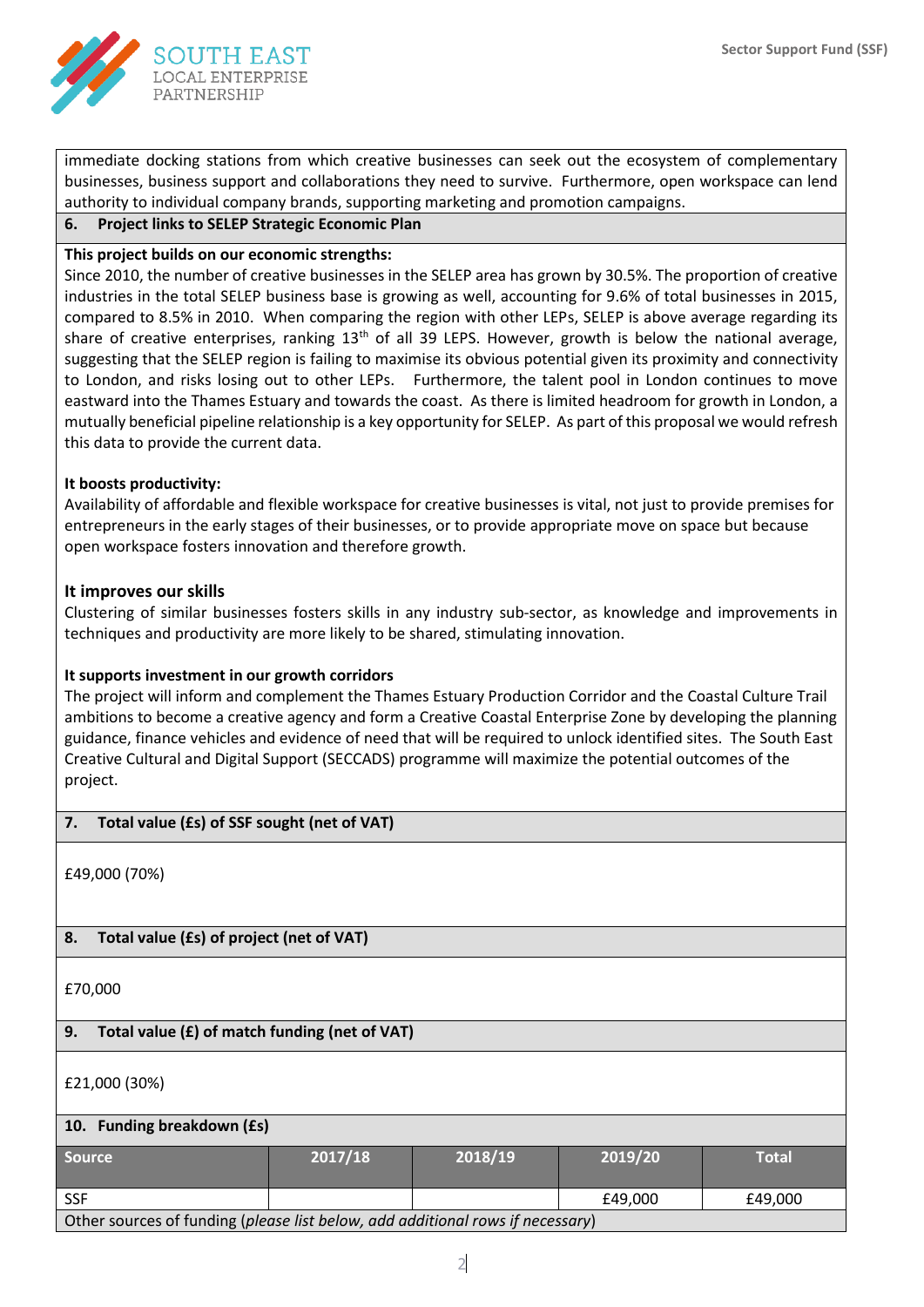

| <b>Arts Council England</b>       | £13,000 | £2,000  | £15,000 |
|-----------------------------------|---------|---------|---------|
| Strategic Funds                   |         |         |         |
| <b>Kent County Council</b>        |         | £2,000  | £2,000  |
| <b>East Sussex County Council</b> |         | £2,000  | £2,000  |
| <b>Essex County Council</b>       |         | £2,000  | £2,000  |
| <b>Total Project Cost</b>         | £13,000 | £57,000 | £70,000 |
| 11 Details of match funding       |         |         |         |

#### **11. Details of match funding**

Arts Council England funding is secured to deliver the outcomes related to the workspace study as described. The first instalment has been received (£13k) and the outstanding instalment (£2k) is subject to a progress report and evidence of outcomes achieved. The Kent County Council, East Sussex County Council and Essex County Council Contributions of £2k are confirmed.

## **12. Expected project start and completion dates**

April 2019 – March 2020 – this takes into account possible phasing of lots for the contract and time to undertake dialogue with planning departments and fit in with reporting cycles. We will aim to dovetail this work with other significant projects, in particular the Thames Estuary Production Corridor programme supported by the £4m Cultural Development Fund award.

#### **13. Key Milestones**

| <b>Key Milestones</b>             | <b>Description</b>                   | <b>Indicative Date</b> |
|-----------------------------------|--------------------------------------|------------------------|
| Secure supplier(s)                | Seeking specialist skills to develop | April-June 2019        |
|                                   | tools, investigate investment        |                        |
|                                   | vehicles, work with property         |                        |
|                                   | portfolio holders and planning       |                        |
|                                   | authorities, refresh research        |                        |
|                                   | baseline data, conclude with         |                        |
|                                   | refreshed Prospectus. Commission     |                        |
|                                   | will be divided into lots            |                        |
| <b>Commission outcomes</b>        | Work with supplier(s) to refine      | June 2019              |
|                                   | brief, identify soft leads and work  |                        |
|                                   | towards pipeline, identify creative  |                        |
|                                   | enterprise zones and secure          |                        |
|                                   | finance vehicle.                     |                        |
| <b>Review milestones</b>          | Review progress, revisit milestones, | November 2019          |
|                                   | consider available finance options   |                        |
|                                   | for finance vehicle and any          |                        |
|                                   | emerging pipeline opportunities -    |                        |
|                                   | reprioritise if necessary            |                        |
| Final report and tools drafted    | Planning policy guidance and         | December 2019          |
|                                   | refreshed research drafted.          |                        |
|                                   | Pipeline projects (min 9) identified |                        |
|                                   | in draft refreshed Prospectus (with  |                        |
|                                   | room for further additions).         |                        |
| Final report, tools finalised and | Planning policy guidance and         | <b>March 2020</b>      |
| launch event                      | refreshed research finalised.        |                        |
|                                   | Pipeline projects (min 9) identified |                        |
|                                   | in refreshed Prospectus (with room   |                        |
|                                   | for further additions) finance       |                        |
|                                   | vehicle and initial pot (target £5m) |                        |
|                                   | in place.                            |                        |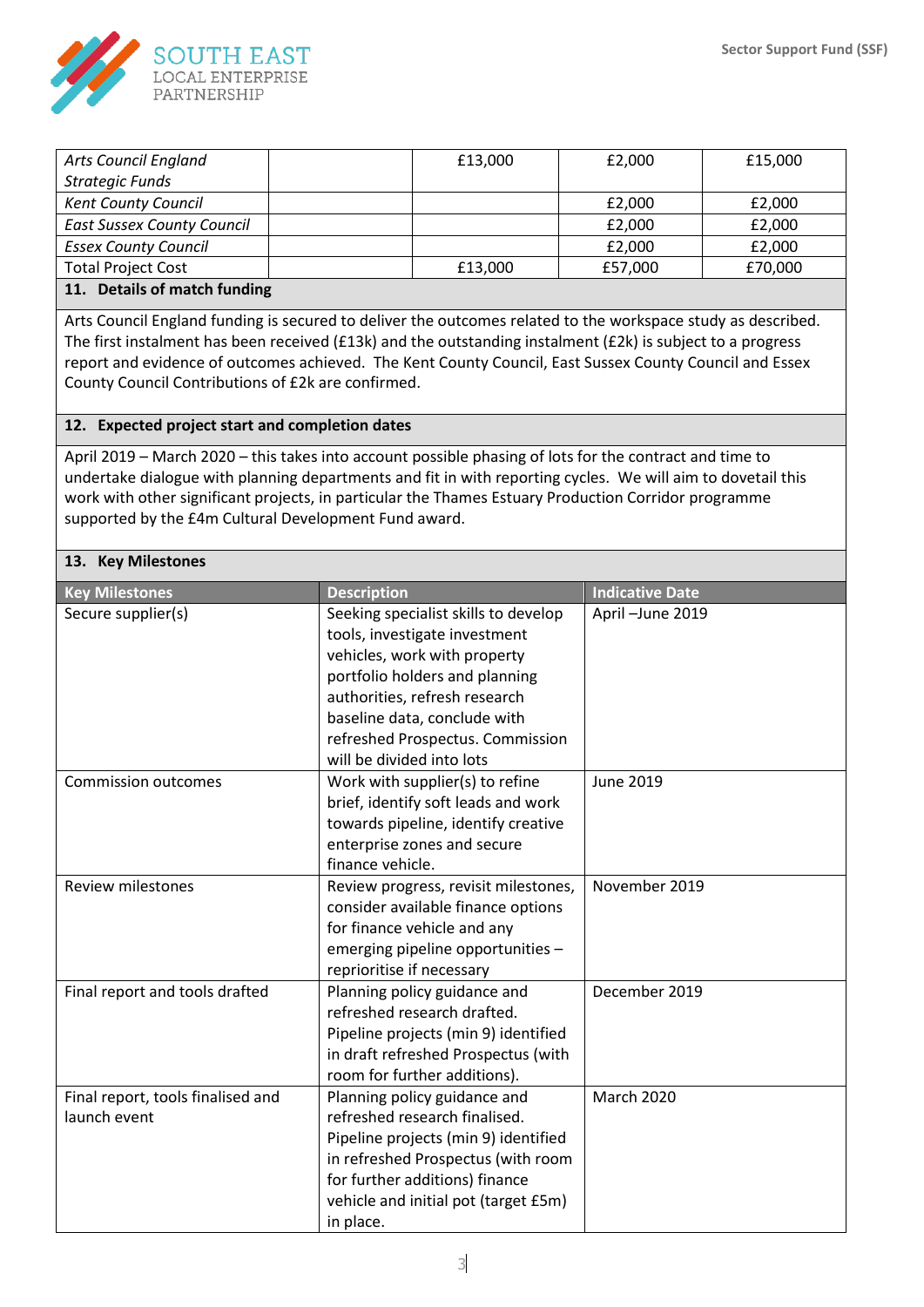

| 14. Benefits created by 2021 (list benefits with number/amount and cash value if applicable) |                                        |                                    |  |
|----------------------------------------------------------------------------------------------|----------------------------------------|------------------------------------|--|
| <b>Type of Benefit</b>                                                                       | <b>Number of benefits created</b>      | Cash value of benefit (£)          |  |
| <b>Direct Benefits:</b>                                                                      |                                        |                                    |  |
| 1 and 2 Research and present                                                                 | 1 report and 1 toolkit relevant to all | £180,000                           |  |
| existing and new options for                                                                 | the local authorities, thus achieving  |                                    |  |
| financial and governance models,                                                             | a net saving on commissioning          |                                    |  |
| produce a report, toolkit and                                                                | separate strategies (Estimate based    |                                    |  |
| Prospectus                                                                                   | on up to nine authorities in the       |                                    |  |
|                                                                                              | SELEP area investing £20k each in      |                                    |  |
|                                                                                              | undertaking the work separately)       |                                    |  |
| 3 Develop cultural planning policy                                                           | Planning policy prepared and           | £135,000                           |  |
| that can be adopted by local                                                                 | considered for adoption relevant to    |                                    |  |
| authorities to support the inclusion                                                         | local all the local authorities        |                                    |  |
| of creative workspace in new                                                                 | achieving a net saving on              |                                    |  |
| developments and the re-                                                                     | commissioning separate strategies      |                                    |  |
| purposing of under-used buildings                                                            | (Estimate based on up to nine          |                                    |  |
| as creative workspace.                                                                       | authorities in the SELEP area          |                                    |  |
|                                                                                              | undertaking the work separately at     |                                    |  |
|                                                                                              | a cost of £15k each)                   |                                    |  |
| <b>Indirect Benefits</b>                                                                     |                                        |                                    |  |
| 4. Identify a minimum of three                                                               | 3 CEZs or similar identified and       |                                    |  |
| Creative Enterprise Zones or                                                                 | development of workspace               |                                    |  |
| similar                                                                                      | escalated to achieve earlier yield     |                                    |  |
|                                                                                              | (estimate 12 months earlier) of        |                                    |  |
|                                                                                              | business rates                         |                                    |  |
|                                                                                              |                                        |                                    |  |
|                                                                                              | 1610 $m^2$ @£200 per m <sup>2</sup>    | £322,000 (for first 12 months)     |  |
| <b>Business rates income</b>                                                                 |                                        |                                    |  |
| 5. Creation of workspace                                                                     | 1610 $m2$                              | £1,331,936 letting income over 10  |  |
|                                                                                              | <b>351 FTE</b>                         | years<br>£ 8,028,423 over 10 years |  |
| 6. Job outputs<br>Based on Cumulative £22,873 GVA                                            |                                        |                                    |  |
|                                                                                              |                                        |                                    |  |
| 7. Create a SELEP-wide pipeline of                                                           | Min 9 pipeline projects identified     | £3,000,000                         |  |
| open workspace projects                                                                      | Investment strategy and finance        |                                    |  |
|                                                                                              | vehicle identified with initial ring   |                                    |  |
|                                                                                              | fenced cash/loan secured of £3m -      |                                    |  |
|                                                                                              | with estimated match funding of a      |                                    |  |
|                                                                                              | minimum £3m.                           |                                    |  |
|                                                                                              |                                        |                                    |  |
|                                                                                              | New workspaces purchased,              |                                    |  |
|                                                                                              | adapted and in use, match funding      |                                    |  |
|                                                                                              | of minimum £1:£1 attracted by a        |                                    |  |
|                                                                                              | £3m finance vehicle                    |                                    |  |
| 456 Construction generates wider                                                             | Assume £6,000,000 in                   | £17,040,000                        |  |
| economic return (based on CBI                                                                | construction/refurbishment cost        |                                    |  |
| formula) £1:£2.84                                                                            | over the life time of the fund         |                                    |  |
| Value for Money - Benefit/Cost Ratio<br>7.                                                   |                                        |                                    |  |
| Overall direct benefit: £49k/£315k or £1k/£6.4k                                              |                                        |                                    |  |
|                                                                                              |                                        |                                    |  |
| Overall indirect benefit: £49k/£29.722m or £1k/£606k                                         |                                        |                                    |  |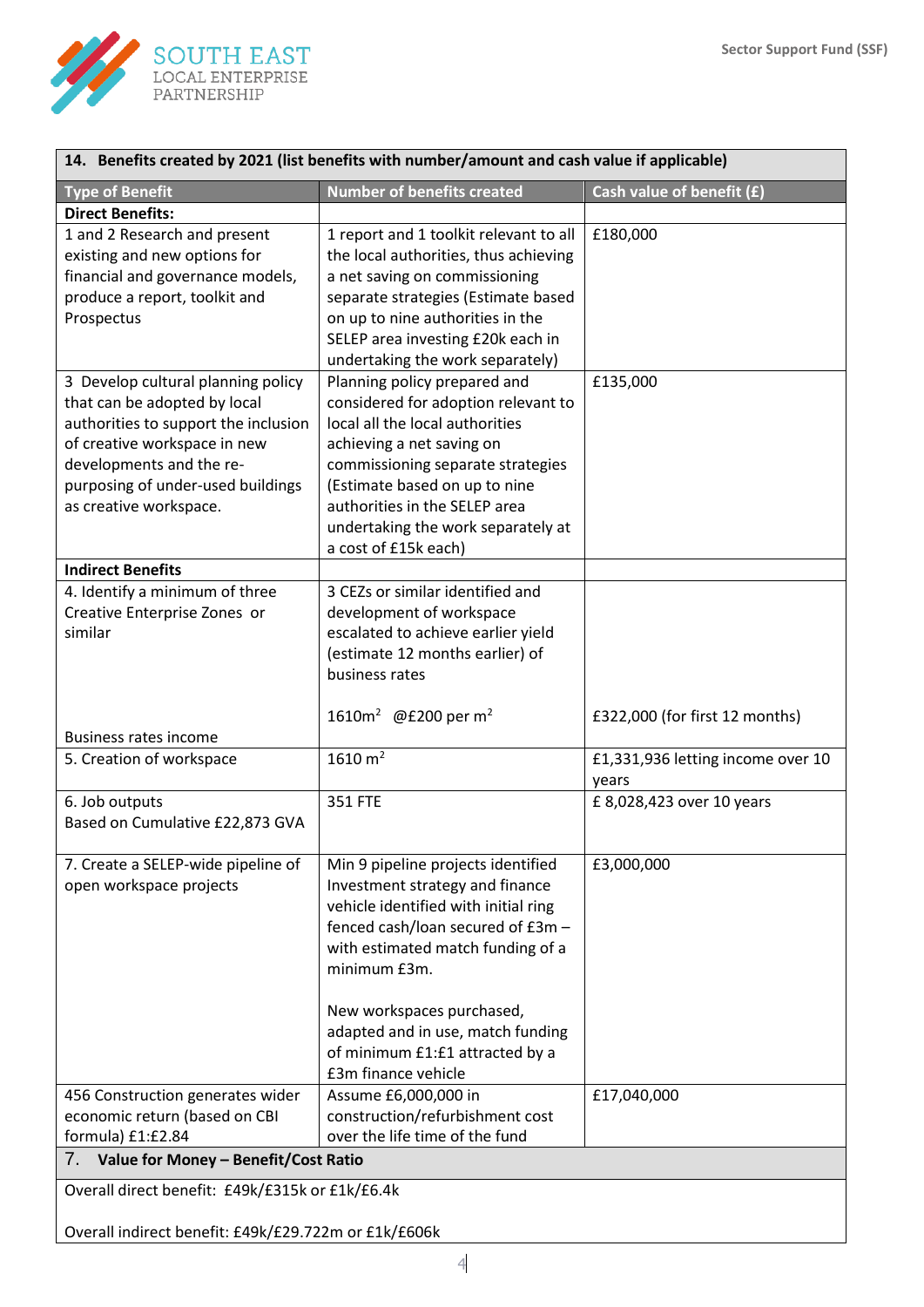

#### **8. Value for Money – Other Considerations**

Section 14 assumes that some individual local authorities and small cultural organisations may be seeking to develop workspace and that this work will provide a set of shared tools and therefore achieve local savings.

Project benefits will be pan-SELEP with at least one Creative Enterprise Zone or equivalent agreed per federated area.

Both East Sussex Creative Coastal Enterprise Zone and the Thames Estuary Production Corridor (TEPC) bid for the Cultural Development Fund (CDF). TEPC was successful with their bid and the resulting delivery programme (£4m) will be complementary to this work. East Sussex retain the ambitions set out in their CDF bid and intend to pursue their project plan albeit at a slower pace. This fund will help to support East Sussex to position themselves strongly for any further rounds of the CDF.

#### **9. Dependencies and Risks**

Untested skills requirements: we have identified the need to procure this work in lots as there are a range of tasks and we may want to identify different suppliers for different elements of the work to secure the best outcome.

Finance vehicle: whilst we have some leads to follow up the finance vehicle is an ambitious target and will require some opportunism to achieve. We are aware that this is a need identified nationally and are confident that we can find a financial vehicle to fit our requirements.

#### **10. State Aid Implications**

We do not believe the aid would constitute State aid or breach relevant State aid rules, this will need to be revisited once the finance vehicle is in place but we believe we will be partnering with an existing vehicle and therefore will be able to test risks before committing to a particular model.

#### **11. Contracting Body**

The project budget holder will be East Sussex County Council and will be managed by the South East Creative Economy Network. A working subgroup will be establish. This way of working is already used to deliver SECCADS, England's Creative Coast, Talent Accelerator and TEPC. Each SECEN work package is led by one organisation which provides the legal governance structure to manage the budget, undertake a procurement exercise and enter into any legal agreements. In this case the project lead organisation will be East Sussex County Council. The project manager will be SECEN's East Sussex Co-Chair: Sally Staples [Sally.staples@eastsussex.gov.uk](mailto:Sally.staples@eastsussex.gov.uk)

01273 481871

| 12. Declaration                      |                                                                                     |
|--------------------------------------|-------------------------------------------------------------------------------------|
| <b>Declaration</b>                   | I certify that the information provided in this application is complete and correct |
| <b>Signature (Lead</b><br>applicant) |                                                                                     |